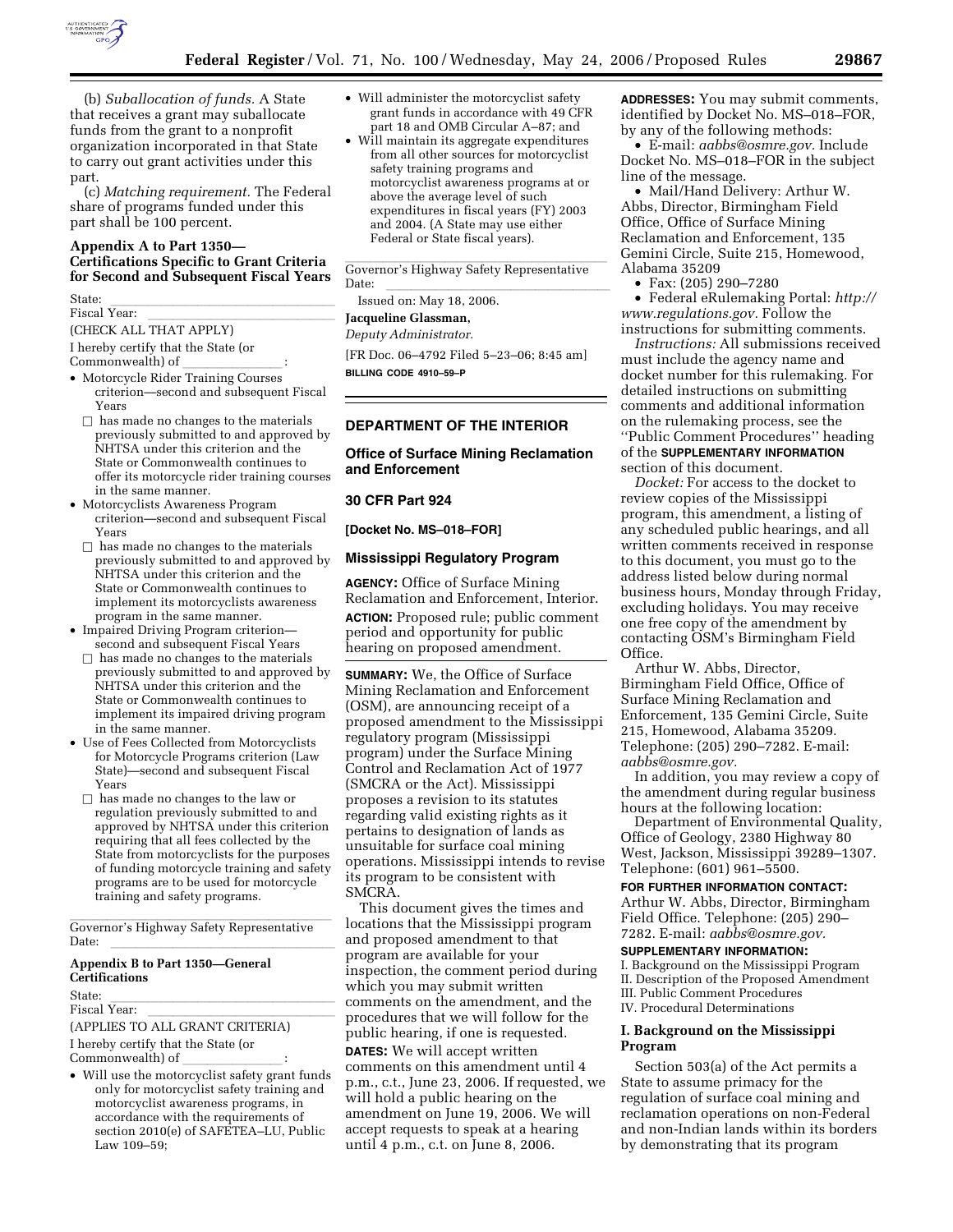includes, among other things, ''a State law which provides for the regulation of surface coal mining and reclamation operations in accordance with the requirements of this Act \* \* \*; and rules and regulations consistent with regulations issued by the Secretary pursuant to this Act.'' See 30 U.S.C.  $1253(a)(1)$  and  $(7)$ . On the basis of these criteria, the Secretary of the Interior approved the Mississippi program on September 4, 1980. You can find background information on the Mississippi program, including the Secretary's findings and the disposition of comments in the September 4, 1980, **Federal Register** (45 FR 58520). You can also find later actions concerning the Mississippi program and program amendments at 30 CFR 924.10, 924.15, 924.16, and 924.17.

### **II. Description of the Proposed Amendment**

By letter dated April 5, 2006 (Administrative Record No. MS–0402), Mississippi sent us an amendment to its program under SMCRA (30 U.S.C. 1201 *et seq.*). Mississippi sent the amendment at its own initiative. Below is the change Mississippi proposes.

#### *Mississippi Code Annotated Section 53– 9–71(4)*

Mississippi's statute at section 53–9– 71(4) currently reads as follows: (4) After July 1, 1979, and subject to valid rights existing on August 3, 1977, no surface coal mining operations shall be permitted.

Mississippi proposes to revise section 53–9–71(4) to read as follows: (4) After July 1, 1979, and subject to valid rights, no surface coal mining operations shall be permitted.

## **III. Public Comment Procedures**

Under the provisions of 30 CFR 732.17(h), we are seeking your comments on whether the amendment satisfies the applicable program approval criteria of 30 CFR 732.15. If we approve the amendment, it will become part of the State program.

## *Written Comments*

Send your written or electronic comments to OSM at the address given above. Your written comments should be specific, pertain only to the issues proposed in this rulemaking, and include explanations in support of your recommendations. We will not consider or respond to your comments when developing the final rule if they are received after the close of the comment period (see **DATES**). We will make every attempt to log all comments into the administrative record, but comments

delivered to an address other than the Birmingham Field Office may not be logged in.

#### *Electronic Comments*

Please submit Internet comments as an ASCII or Word file avoiding the use of special characters and any form of encryption. Please also include ''Attn: Docket No. MS–018–FOR'' and your name and return address in your Internet message. If you do not receive a confirmation that we have received your Internet message, contact the Birmingham Field Office at (205) 290– 7282.

## *Availability of Comments*

We will make comments, including names and addresses of respondents, available for public review during normal business hours. We will not consider anonymous comments. If individual respondents request confidentiality, we will honor their request to the extent allowable by law. Individual respondents who wish to withhold their name or address from public review, except for the city or town, must state this prominently at the beginning of their comments. We will make all submissions from organizations or businesses, and from individuals identifying themselves as representatives or officials of organizations or businesses, available for public review in their entirety.

## *Public Hearing*

If you wish to speak at the public hearing, contact the person listed under **FOR FURTHER INFORMATION CONTACT** by 4 p.m., c.t. on June 8, 2006. If you are disabled and need special accommodations to attend a public hearing, contact the person listed under **FOR FURTHER INFORMATION CONTACT.** We will arrange the location and time of the hearing with those persons requesting the hearing. If no one requests an opportunity to speak, we will not hold a hearing.

To assist the transcriber and ensure an accurate record, we request, if possible, that each person who speaks at the public hearing provide us with a written copy of his or her comments. The public hearing will continue on the specified date until everyone scheduled to speak has been given an opportunity to be heard. If you are in the audience and have not been scheduled to speak and wish to do so, you will be allowed to speak after those who have been scheduled. We will end the hearing after everyone scheduled to speak and others present in the audience who wish to speak, have been heard.

## *Public Meeting*

If only one person requests an opportunity to speak, we may hold a public meeting rather than a public hearing. If you wish to meet with us to discuss the amendment, please request a meeting by contacting the person listed under **FOR FURTHER INFORMATION CONTACT.** All such meetings are open to the public and, if possible, we will post notices of meetings at the locations listed under **ADDRESSES**. We will make a written summary of each meeting a part of the administrative record.

#### **IV. Procedural Determinations**

#### *Executive Order 12630—Takings*

In this rule, the State is adopting valid existing rights standards that are similar to the standards in the Federal definition at 30 CFR 761.5. Therefore, this rule has the same takings implications as the Federal valid existing rights rule. The takings implications assessment for the Federal valid existing rights rule appears in part XXIX.E. of the preamble to that rule. See 64 FR 70766, 70822–27, December 17, 1999.

#### *Executive Order 12866—Regulatory Planning and Review*

This rule is exempted from review by the Office of Management and Budget (OMB) under Executive Order 12866.

#### *Executive Order 12988—Civil Justice Reform*

The Department of the Interior has conducted the reviews required by section 3 of Executive Order 12988 and has determined that this rule meets the applicable standards of subsections (a) and (b) of that section. However, these standards are not applicable to the actual language of State regulatory programs and program amendments because each program is drafted and promulgated by a specific State, not by OSM. Under sections 503 and 505 of SMCRA (30 U.S.C. 1253 and 1255) and the Federal regulations at 30 CFR 730.11, 732.15, and 732.17(h)(10), decisions on proposed State regulatory programs and program amendments submitted by the States must be based solely on a determination of whether the submittal is consistent with SMCRA and its implementing Federal regulations and whether the other requirements of 30 CFR parts 730, 731, and 732 have been met.

## *Executive Order 13132—Federalism*

This rule does not have Federalism implications. SMCRA delineates the roles of the Federal and State governments with regard to the